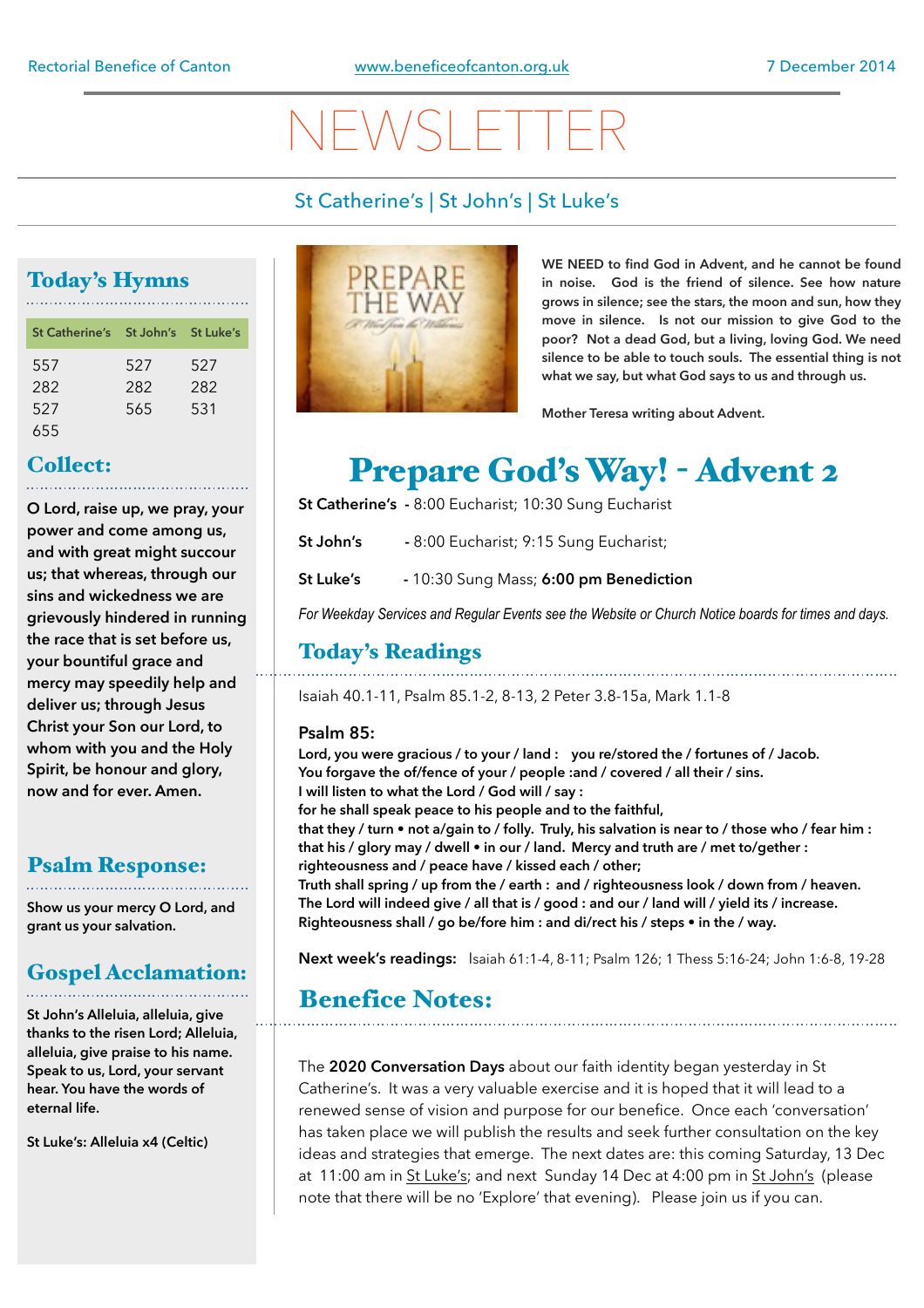### Rectorial Benefice of Canton [www.beneficeofcanton.org.uk](http://www.beneficeofcanton.org.uk) 7 December 2014

**Christmas Carols in Victoria Park** - Please join us this Wed 10 Dec for a special service of carols in Victoria Park at 6:00pm. **Advent Bible Study -** Continues this Thursday 11Dec from 7-9pm in St John's vestry. The course is a weekly informal exploration of the Advent readings. All are welcome! Contact Andrew for details [maxsims@hotmail.com](mailto:maxsims@hotmail.com) 02920344641 **Benefice Noticeboard** - If you would like to include something in the notes please send it to [linsaycoolhouse@hotmail.com](mailto:linsaycoolhouse@hotmail.com). **Messy Church** - The next event is Messy Christmas, on SATURDAY 20 December at 4:00 pm. There will be a planning meeting in St John's later today at 4:15 pm.

**Christmas Flowers:** Help towards costs would be much appreciated. Please hand your donation to Sue Parsons, Cynthia Fowler or Brenda Shewring.

**Benefice Pilgrimage to Assisi, Montecasino and Rome** 6-10 July 2015. If you are interested please contact Fr Phelim for more details and likely costs. Price would include flights, transfers, transport within Italy and staying at the Irish College. See [www.irishcollege.org](http://www.irishcollege.org) for more details about the Irish College.

**Benefice Magazine -** Articles for the Winter Edition must be in by Tuesday 16 Dec. If you would like to put a greeting in this edition please fill in the forms on display in the churches. It costs £5 which will be donated to charity.

# St Catherine's Notes:

**Hall Bookings -** To book the Hall please contact Angharad Elias 07989 747026 [hall.stcatherines@gmail.com](mailto:hall.stcatherines@gmail.com) **Lessons and Carols for Christmas** - In St Catherine's on Sunday 21 December at 4:30 pm.

# St John's Notes:

**Christmas Tree Festival -** The final chance to see the special trees in this year's festival is today from 2-4pm. **Conversation Day -** Please join us in St John's next Sunday at 4:00 pm to discuss the future vision of our church. **Ty Bronna** - In December we'll be collecting toiletries for the Ty Bronna Hostel for young people, run by the Church Army.

# St Luke's Notes:

**St Luke's Meditation Group -** The next meditation session will be on Friday 19 December at 5.30 at St Luke's. Why not join us, unwind and enjoy 30 minutes of silence? For details, contact Diana (02921 400367) **St Luke's Lunch** on Sun Jan 18th tickets on sale from today 3 COURSE MEAL £8.50 **Shrove Tuesday Banger and Bingo -** A family fun night on Tuesday 17 Feb 2015. Tickets on sale after Christmas. **Conversation Day -** Please join us in St Luke's next Saturday at 11:00 am to discuss the future vision of our church. **Hall Bookings -** To book the Hall please contact Jackie or Haydn Page on 029 2091 3808 [haydnpage@hotmail.co.uk](mailto:haydnpage@hotmail.co.uk)

**Recently Departed:** Jean Allen, Margaret Sanders, Mary Bellamy, Maureen Thomas, Barbara Monks

### This Week in the Benefice: (Diocesan Prayer / Anglican Prayer Cycle / Events and Services)

- **Sun 7** ADVENT 2 Aberdare, St Fagan, Richard Green (V): Kinkizi, Uganda;
- **Mon 8** Cwmbach, Christopher Smith (PinC); Congo and Kinshasa;
- **Tues 9** Hirwaun, Cerion Rees (PinC); Kirinyaga, (Kenya);
- **Wed 10** Church Organists and Choir Leaders; Kisangani (Congo) ,
- **Thur 11** Mountain Ash and Miskin; Kita Kanto (Japan);
- **Fri 12** Penrhiwceiber, Matthewstown and Ynysboeth, Andrew Holmes (PinC); Kitale, Kenya; **St Ambrose**
- **Sat 13** Pontypridd Deanery, Michael Gable (AD); Kiteto, (Tanzania); **St Lucy;**
- **Sun 14** ADVENT 3 Llantrisant, Vivian Parkinson (V); Kitgum, Uganda;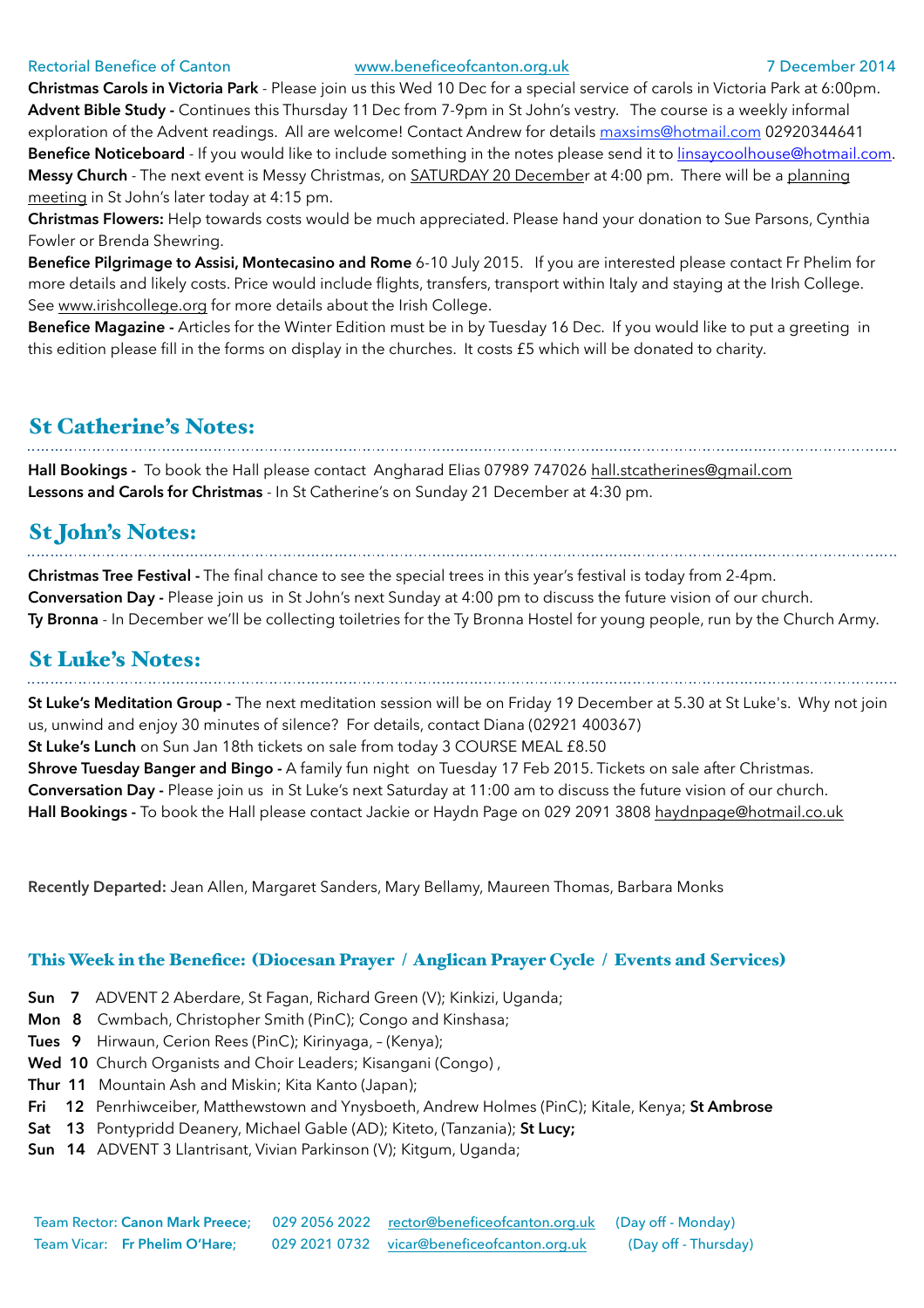# **7th December 2014 – Advent 2**

# **First Reading**

A reading from the book of the Prophet Isaiah

Comfort, O comfort my people, says your God.

Speak tenderly to Jerusalem, and cry to her that she has served her term, that her penalty is paid, that she has received from the Lord's hand double for all her sins. A voice cries out: 'In the wilderness prepare the way of the LORD, make straight in the desert a highway for our God. Every valley shall be lifted up, and every mountain and hill be made low; the uneven ground shall become level, and the rough places a plain. Then the glory of the LORD shall be revealed, and all people shall see it together, for the mouth of the LORD has spoken.'

A voice says, 'Cry out!' And I said, 'What shall I cry?' All people are grass, their constancy is like the flower of the field. The grass withers, the flower fades, when the breath of the LORD blows upon it; surely the people are grass. The grass withers, the flower fades; but the word of our God will stand for ever.

Get you up to a high mountain, O Zion, herald of good tidings; lift up your voice with strength, O Jerusalem, herald of good tidings, lift it up, do not fear; say to the cities of Judah, 'Here is your God!' See, the Lord GOD comes with might, and his arm rules for him; his reward is with him, and his recompense before him. He will feed his flock like a shepherd; he will gather the lambs in his arms, and carry them in his bosom, and gently lead the mother sheep.

*Isaiah 40:1-11*

This is the word of the Lord. **Thanks be to God.**

**Psalm** (Psalm 85.1–2, 8–13) **Show us your mercy, O Lord, and grant us your salvation.** 

You have been gracious to your land, O Lord, you have restored the good fortune of Jacob. You have forgiven the iniquity of your people and blotted out all their sins. **R** I will listen to what the Lord God is saying, for he is speaking peace to his faithful people and to those who turn their hearts to him. Truly, his salvation is very near to those who fear him, that his glory may dwell in our land. **R**

Mercy and truth have met together; righteousness and peace have kissed each other. Truth shall spring up from the earth, and righteousness shall look down from heaven. **R**